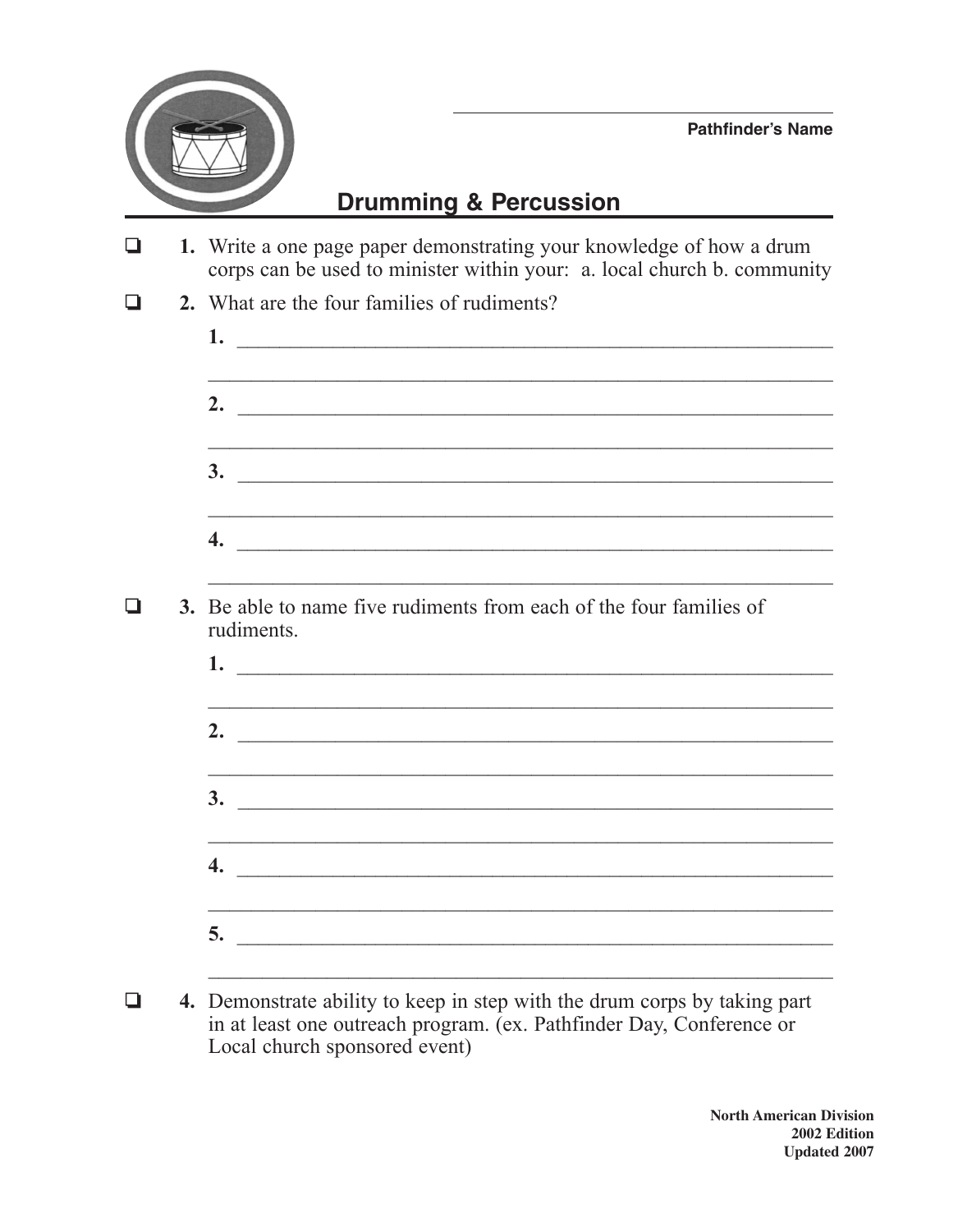| 5. What is the difference between drum carriers and drum straps?                                                                |
|---------------------------------------------------------------------------------------------------------------------------------|
|                                                                                                                                 |
|                                                                                                                                 |
| Demonstrate with drum equipment in a formation.<br>6. What are the seven essential rudiments? Why are they essential?           |
| 2. $\overline{\phantom{a}}$                                                                                                     |
| <u> 1999 - Jan Barat, Amerikaansk politiker (* 1905)</u><br>$3.$ $\overline{\phantom{a}}$                                       |
| <u> 1989 - Johann Stoff, amerikansk politiker (d. 1989)</u>                                                                     |
|                                                                                                                                 |
| 6.<br><u> 2000 - Jan James James Jan James James James James James James James James James James James James James James Ja</u> |
| 7.                                                                                                                              |
| 7. What is the difference between playing open vs. closed?<br>Open                                                              |
| Closed                                                                                                                          |
|                                                                                                                                 |

**ussion** ng & Percussion<br>2002 Edition<br>Updated 2007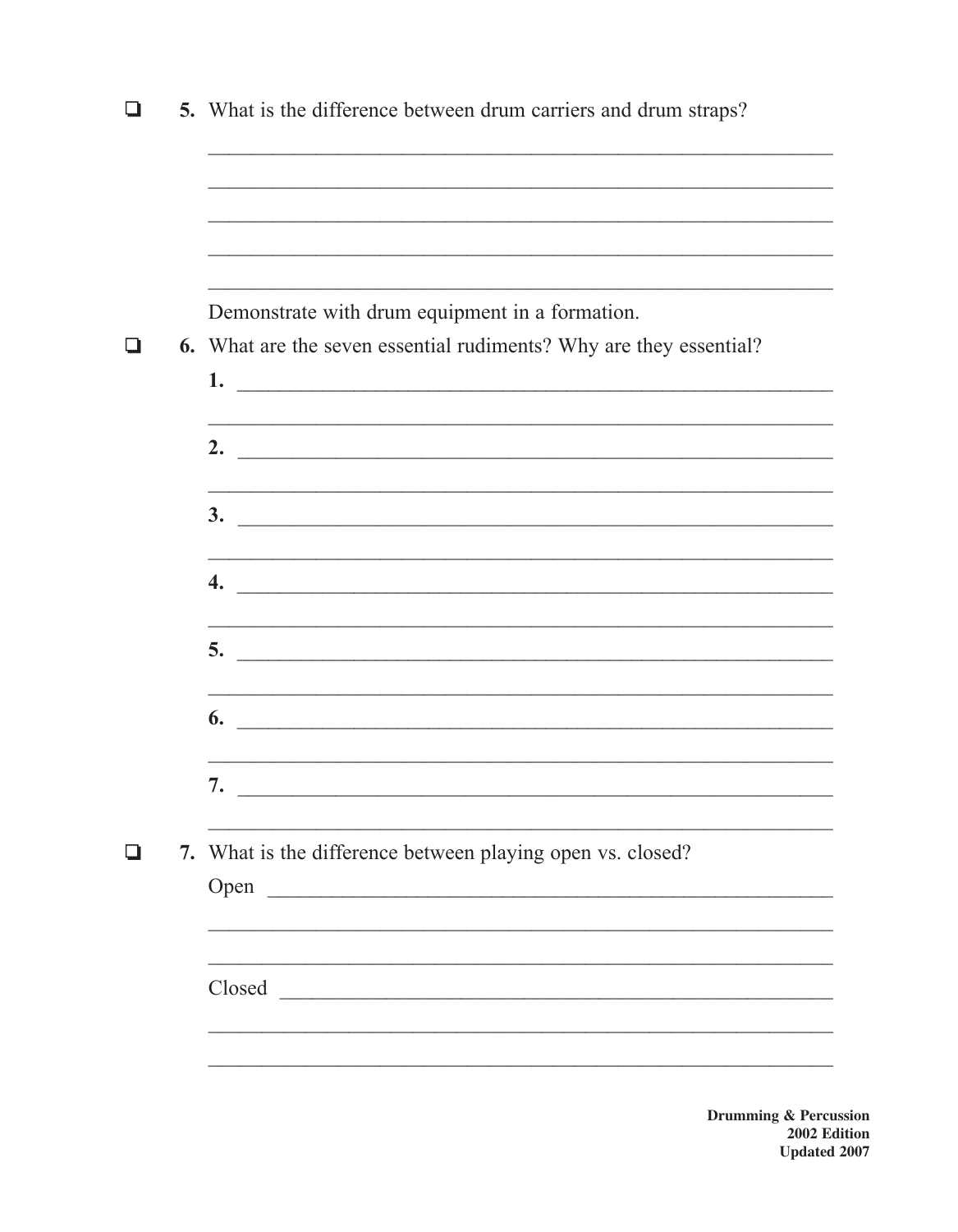| ப |  | 8. Using the open/closed method, demonstrate your knowledge of the<br>seven essential rudiments. Execute: Open to Closed to Open |  |  |  |  |  |
|---|--|----------------------------------------------------------------------------------------------------------------------------------|--|--|--|--|--|
|   |  | 9. What is the difference between traditional style and matched style stick<br>holding?                                          |  |  |  |  |  |
|   |  |                                                                                                                                  |  |  |  |  |  |
|   |  |                                                                                                                                  |  |  |  |  |  |
|   |  | Demonstrate each style by playing a sequence consisting of no less than<br>three rudiments.                                      |  |  |  |  |  |
|   |  | 10. What is the difference between drumsticks used for a drum corps and<br>those used for a percussion drum set?                 |  |  |  |  |  |
|   |  |                                                                                                                                  |  |  |  |  |  |
|   |  |                                                                                                                                  |  |  |  |  |  |
|   |  | 11. What are the sections that make up a drum corps?                                                                             |  |  |  |  |  |
|   |  |                                                                                                                                  |  |  |  |  |  |
|   |  |                                                                                                                                  |  |  |  |  |  |
|   |  | 12. Based on the previous question, what purpose does each section serve?                                                        |  |  |  |  |  |
|   |  |                                                                                                                                  |  |  |  |  |  |
|   |  |                                                                                                                                  |  |  |  |  |  |
|   |  | Drumming & Percu                                                                                                                 |  |  |  |  |  |

**ission**  $2002$  Edition **Updated 2007**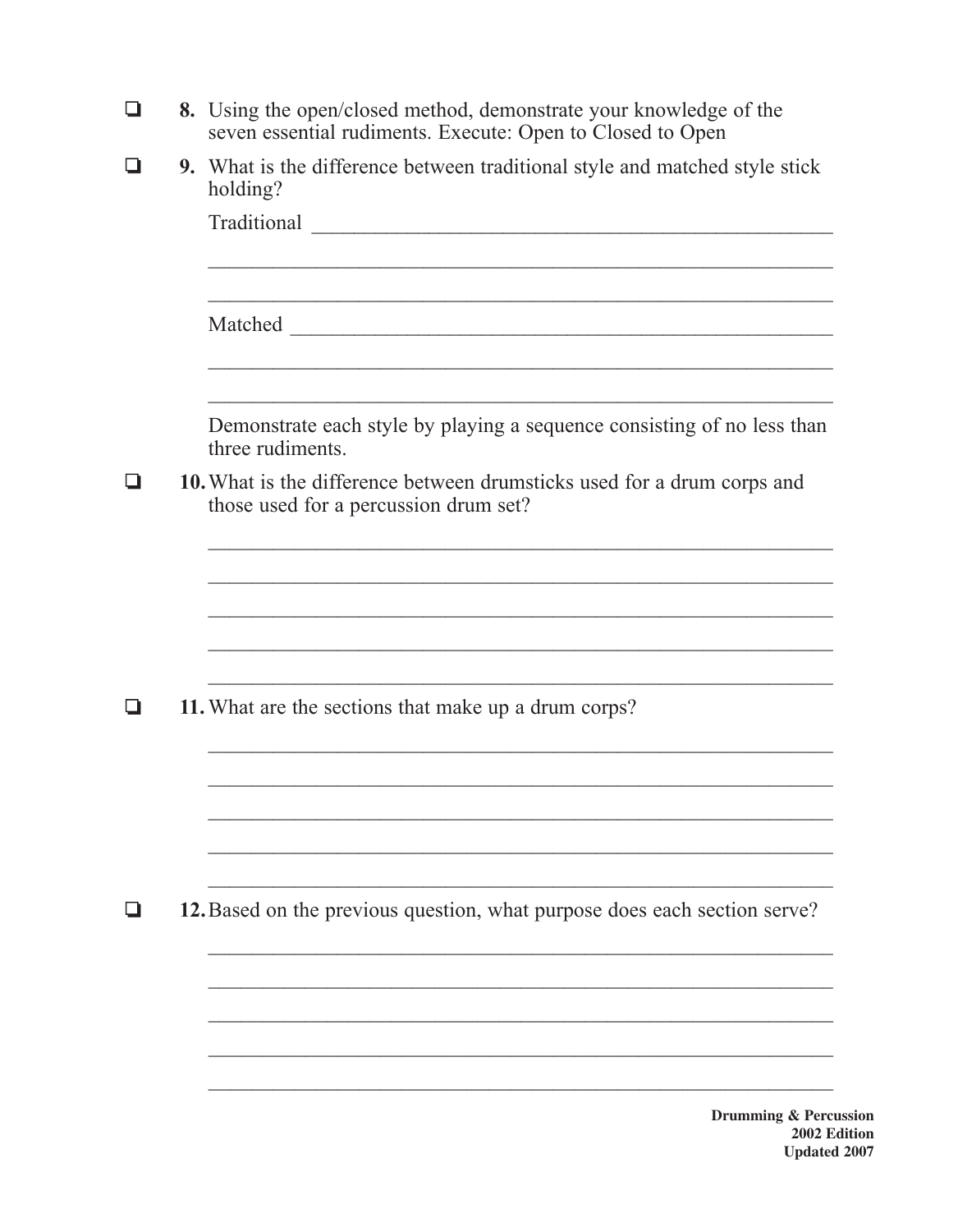| $\Box$ | <b>13.</b> Show the various types of protective devices used to secure drum corps |  |  |  |
|--------|-----------------------------------------------------------------------------------|--|--|--|
|        | equipment.                                                                        |  |  |  |

 $\mathcal{L}_\text{max}$  , and the contract of the contract of the contract of the contract of the contract of the contract of the contract of the contract of the contract of the contract of the contract of the contract of the contr

 $\mathcal{L}_\text{max}$  and the contract of the contract of the contract of the contract of the contract of the contract of

 $\mathcal{L}_\text{max}$  , and the contract of the contract of the contract of the contract of the contract of the contract of the contract of the contract of the contract of the contract of the contract of the contract of the contr

❏ **14.** What are the various types and sizes of drumsticks used for a drum corps?

❏ **15.** Know what tools and equipment used for drum practice sessions.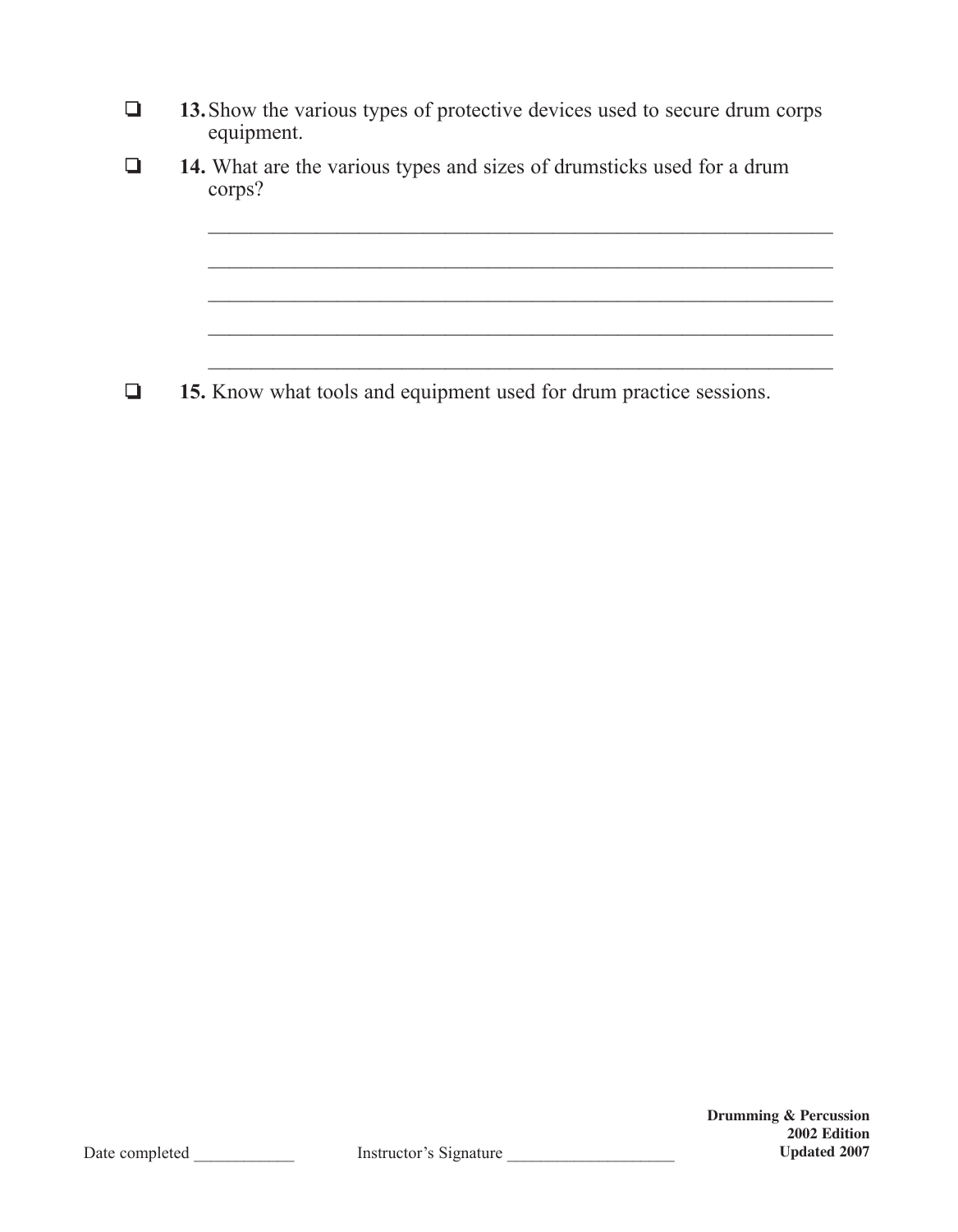## **Drumming & Percussion, Advanced**

- ❏ **1.** Have the Drumming & Percussion Honor.
- ❏ **2.** Demonstrate ability to keep in step with the drum corps by taking part in at least three outreach programs. (ex. Pathfinder Day, Conference or Local church sponsored event), in which one must be a parade no less than? of a mile.
- 1. **2.** \_\_\_\_\_\_\_\_\_\_\_\_\_\_\_\_\_\_\_\_\_\_\_\_\_\_\_\_\_\_\_\_\_\_\_\_\_\_\_\_\_\_\_\_\_\_\_\_\_\_\_\_\_\_\_ **3.** \_\_\_\_\_\_\_\_\_\_\_\_\_\_\_\_\_\_\_\_\_\_\_\_\_\_\_\_\_\_\_\_\_\_\_\_\_\_\_\_\_\_\_\_\_\_\_\_\_\_\_\_\_\_\_ ❏ **3.** Know the Standard 26 American Drum Rudiments.  $\mathcal{L}_\text{max}$  and the contract of the contract of the contract of the contract of the contract of the contract of  $\mathcal{L}_\text{max}$  , and the contract of the contract of the contract of the contract of the contract of the contract of the contract of the contract of the contract of the contract of the contract of the contract of the contr  $\mathcal{L}_\text{max}$  , and the contract of the contract of the contract of the contract of the contract of the contract of the contract of the contract of the contract of the contract of the contract of the contract of the contr  $\mathcal{L}_\text{max}$  , and the contract of the contract of the contract of the contract of the contract of the contract of the contract of the contract of the contract of the contract of the contract of the contract of the contr ❏ **4.** Demonstrate knowledge of the rudiment families by free styling for at least 60 seconds. Your routine must contain at least 3 rudiments from each rudiment family. ❏ **5.** Discuss the proper steps in tuning a drum. Demonstrate by tuning a drum from any section of your drum corps. ❏ **6.** Demonstrate ability to maintain drum equipment by replacing and retuning a drumhead from any section of your drum corps. ❏ **7.** What types of fluids or solvents are used to clean drum equipment?  $\mathcal{L}_\text{max}$  , and the contract of the contract of the contract of the contract of the contract of the contract of the contract of the contract of the contract of the contract of the contract of the contract of the contr  $\mathcal{L}_\text{max}$  and the contract of the contract of the contract of the contract of the contract of the contract of  $\mathcal{L}_\text{max}$  , and the contract of the contract of the contract of the contract of the contract of the contract of the contract of the contract of the contract of the contract of the contract of the contract of the contr

 $\mathcal{L}_\text{max}$  , and the contract of the contract of the contract of the contract of the contract of the contract of the contract of the contract of the contract of the contract of the contract of the contract of the contr